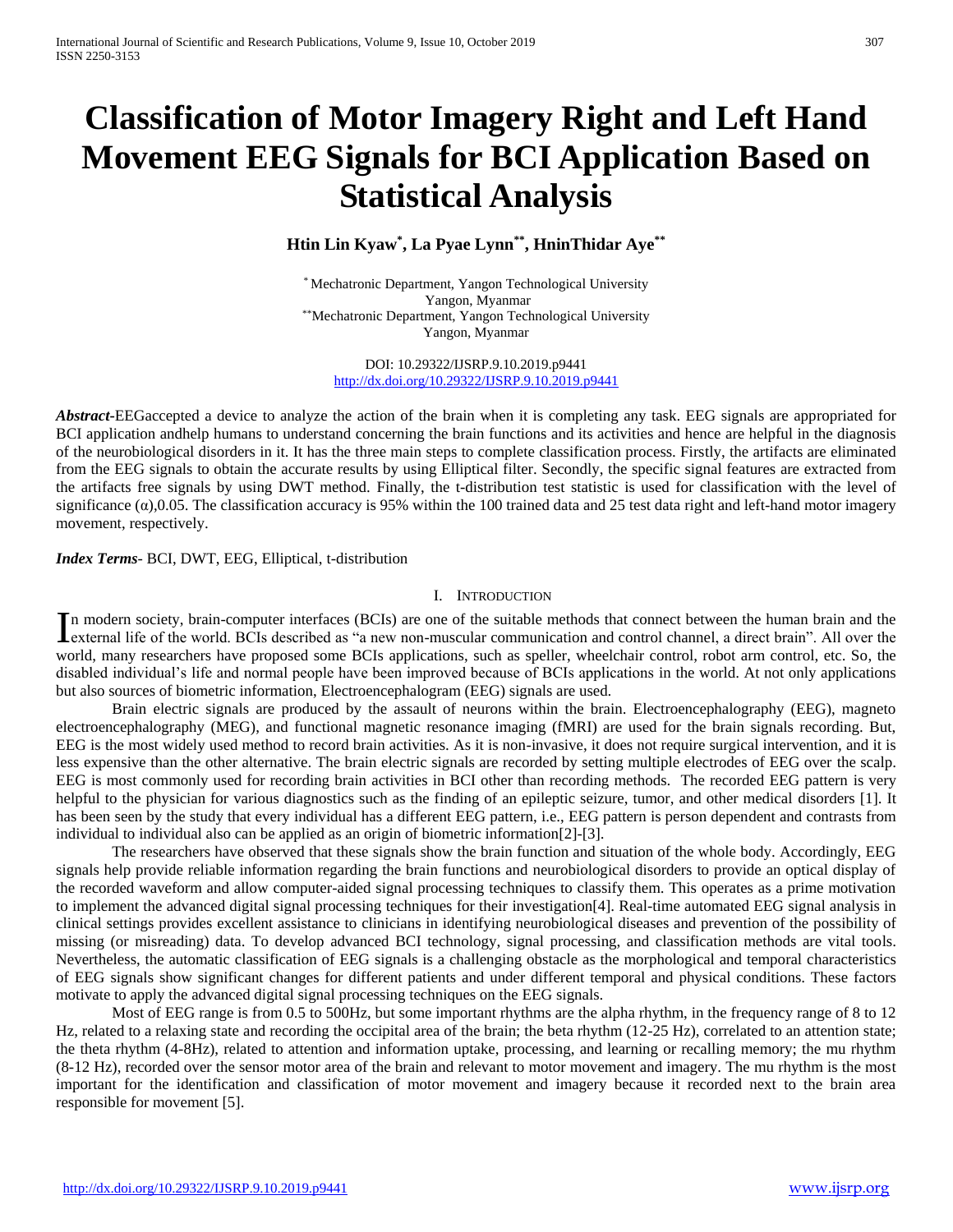This paper is organized into five sections: section I is about a brief introduction to EEG signal, section II describes the data collection and description of the system, section III is about methodology, section IV presents the results obtained from our study. Finally section V includes the conclusions of the paper.

## II. DATA COLLECTION AND DESCRIPTION

In this paper, the motor imagery hand movement EEG signal is applied to classify left-hand and right hand movement. The developers of the BCI2000 instrumentation system designated the data used in this paper in the PhysioNet [6], which they used in making these recordings. The motor imagery hand movement dataset is publicly available at https:/www.physionet.org/pn4/eegmmidb/, and also the introduction of the BCI2000 system can be reviewed at www.bci2000.org. The international 10-10 system employing 64 electrodes is used for the recording of this data with 160 Hz sampling frequency. Figure 1 shows the electrodes placement of 64 channels EEG. Over 1500 data one-minute and two-minute EEG recordings have consisted of the whole database, and also they obtained from 109 volunteers. Each subject performed 14 experimental runs (1 -14 tasks) with 6 different tasks. Among the 14 experimental runs (1-14), 4, 8 and 12 runs are used for this paper because these runs used Task 2(imagine opening and closing left or right fist/ left and right motor imagery hand movement).



Figure 1. Electrodes placement of 64 channels EEG [5]

Figure 2 shows the experimental runs in task 2. In this research, only subject S001 to S020 (20 volunteers) selected to be analyzed. In one experimental run of Task 2, 3 events performed one by one, such as ''rest'', ''imagine opening left fist'', and ''imagine opening right fist''. Each event had duration with an approximate 4.1 or 4.2 seconds. Therefore, about 7events for each left and righthand motor imagery movement are available in a run, and 42 events (21 for each left and right-hand motor imagery movement) obtained in a subject in the total.Motor imagery movement can notice at the channels C1-C6, CZ, FC1-FC6, FCZ, and CPZ because of the differences in spectrogram amplitudes [7]. Besides, left and right-hand movements have a higher influence on the channels C3 and C4. Accordingly, motor imagery hand movement signals mainly take from the C3 and C4 electrodes, instead of the 64 channels.



Figure 2. experimental run in Task 2

#### III. METHODOLOGY

Creating a BCI system requires the three main steps: signal acquisition, signal processing, and data manipulation. Figure 3 shows the basic block diagram of a BCI system. In the signal acquisition process, the brain electric signals are recorded from the human brain using EEG. Then, they require digitizing to be practiced by a computer application. During signal processing, collected signals are analyzed to prepare the control signals. But, offline data use in this study. The raw data getting from the offline data are pdf file, so, they need to change to the mat file because all the computation have made in Matlab 2014a, in this study. The system procedures show in figure 4.

Signal processing has other operations: pre-processing, feature extraction and classification. The first section of signal processing, pre-processing, is preparing the recording electric signal to process like enhancement to make the features clear for detection. Some filtering techniques are used to decrease and eliminate the noise called artifacts during this application. Some artifacts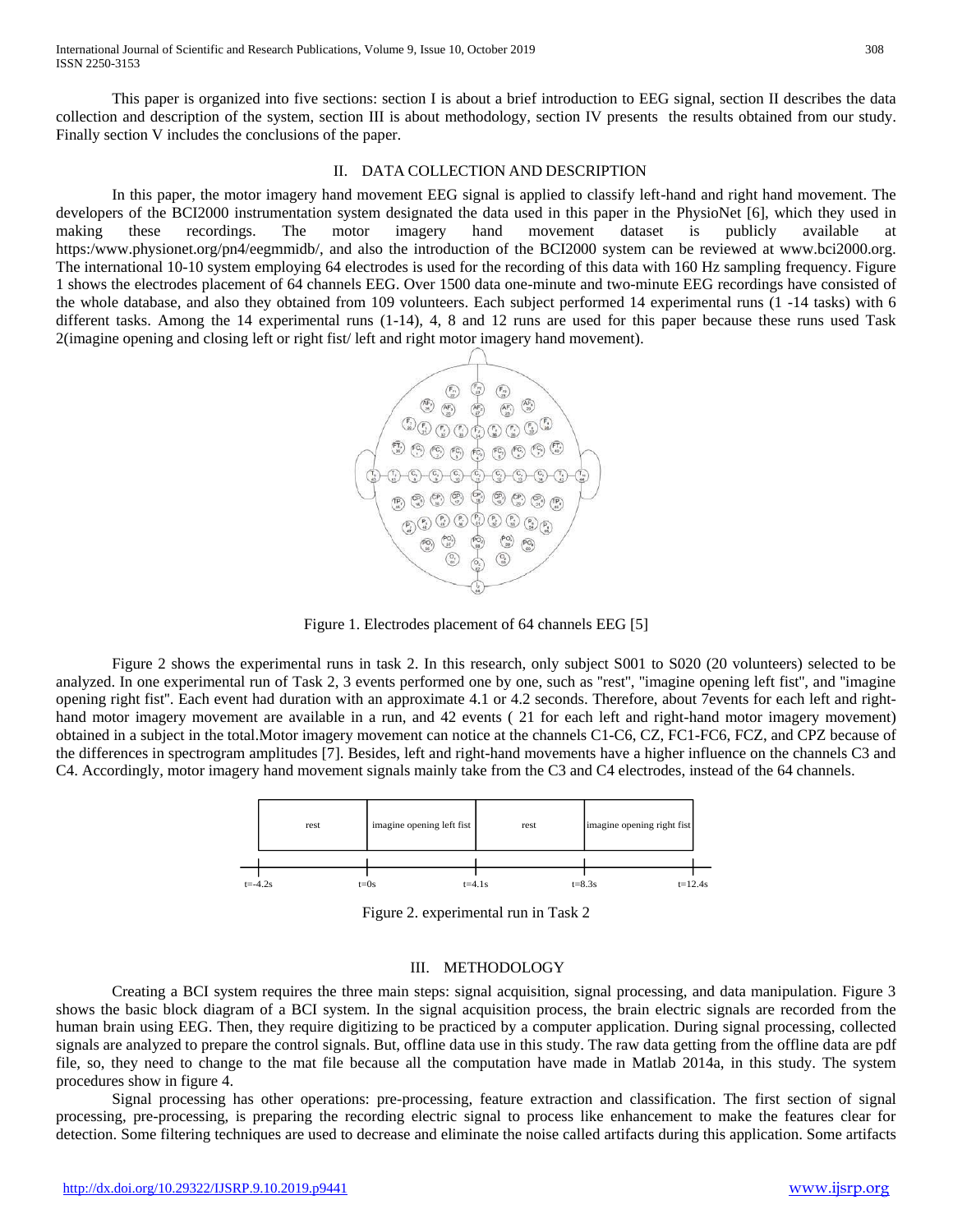can easily influence the brain signals because of physiological artifacts and external sources of artifacts. Thus, that noise called artifacts signals to need to eliminate since it may lead to bias the analysis of the EEG signals and may lead to an improper conclusion. It requires the artifacts free signals to extract the left hand and right-hand motor imagery movement features before the classification process. During this process, some filters were used to eliminate the artifacts in the past such as Butterworth filter, Chebyshev filter, etc. However, in this paper, Elliptical bandpass filter with the 4Hz and 30 Hz cut off frequency is used for the artifacts cancellation process as the recommended filter.

The second part of signal processing is feature extraction. Feature extraction means extracting specific signal features. In this work, the Discrete Wavelet Transform (DWT) is used to get the required signal features by decomposing.The last signal processing process is classification, the interpretation algorithm, in which it translates the extracted signal features into device commands orders to carry out the user's intent. The signals classify on both frequencies and shapes. In this paper, test statistics of statistical analysis are used to complete the classification process. In data manipulation, once the signals are classified, the output is managed to accommodate the output devices (e.g. computer screen or wheelchair).



Figure 3. Basic block diagram of a BCI application



## IV. RESULTS

It has the main three parts to complete the classification process for this study: artifacts cancellation, feature extraction, and classification. All the computations have made in Matlab 2024a.

### *A. Artifacts Cancellation*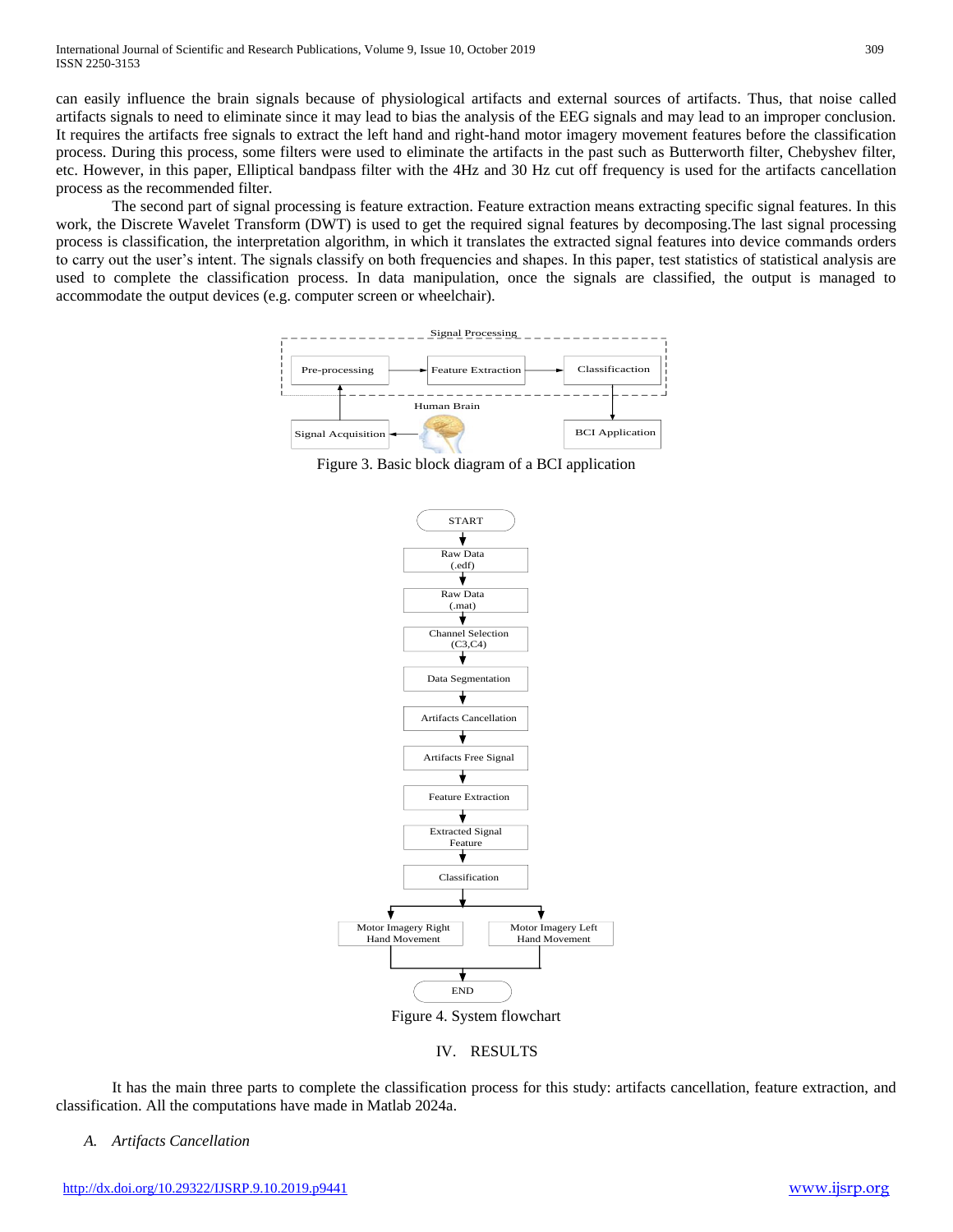This paper uses Elliptical filter with the 4 Hz and 30 Hz cut off frequency to eliminate the artifacts from the motor imagery left and right-hand movement EEG. Artifacts generally accepted below 4 Hz and above 30 Hz signal, so, the required frequency range is between 4 Hz and 30 Hz. Elliptical bandpass filter has some passband ripples and stopband ripples but the steepest roll-off rate, so, it has the highest response. Therefore, it can almost reach the ideal (4 Hz and 30 Hz cut off frequency).



Figure 5. (a) Time domain of motor imagery right hand movement signal , (b) Frequency domain of motor imagery right hand movement signal (c) Time domain of filtered signal (d) Frequency domain of filtered signal



Figure 6. (a) Time domain of motor imagery left hand movement signal, (b) Frequency domain of motor imagery left hand movement signal (c) Time domain of filtered signal (d) Frequency domain of filtered signal

Figure 5 and figure 6 (a) shows the time domain of the motor imagery left-hand and right-hand movement EEG raw signal. They need to convert the frequency domain signal to clear what frequency ranges are included in the motor imagery hand movement signal. Figure 5 and figure 6 (b) show the frequency domain of the raw EEG signal, they have some frequencies range. Among them, below 4 Hz and above 30 Hz frequencies need to eliminate. The required artifacts free signal (between 4Hz and 30Hz) is smoothly obtained, after filtering with the Elliptical bandpass filters shown in figure 5 and figure 6 (c), respectively. Figure 5 and 6 (d) shows the frequency domain of the filtered signal using the Elliptical filter. They have no artifacts signal (below 4Hz and above 30 Hz) but, have some ripple causing due to the frequency changes in both sides of cut off frequency.

### *B. Feature Extraction*

For decomposition and reconstruction filters to extract non-stationary characteristics of the EEG signal, DWT worked as a novel tool. For analyzing signals into fourth levels of sub-bands frequencies applying continuous high pass and low pass filtering, used the db4 wavelet shown in figure 7, in this study. The discrete mother wavelet, g is the high-pass filter and also h is the mirror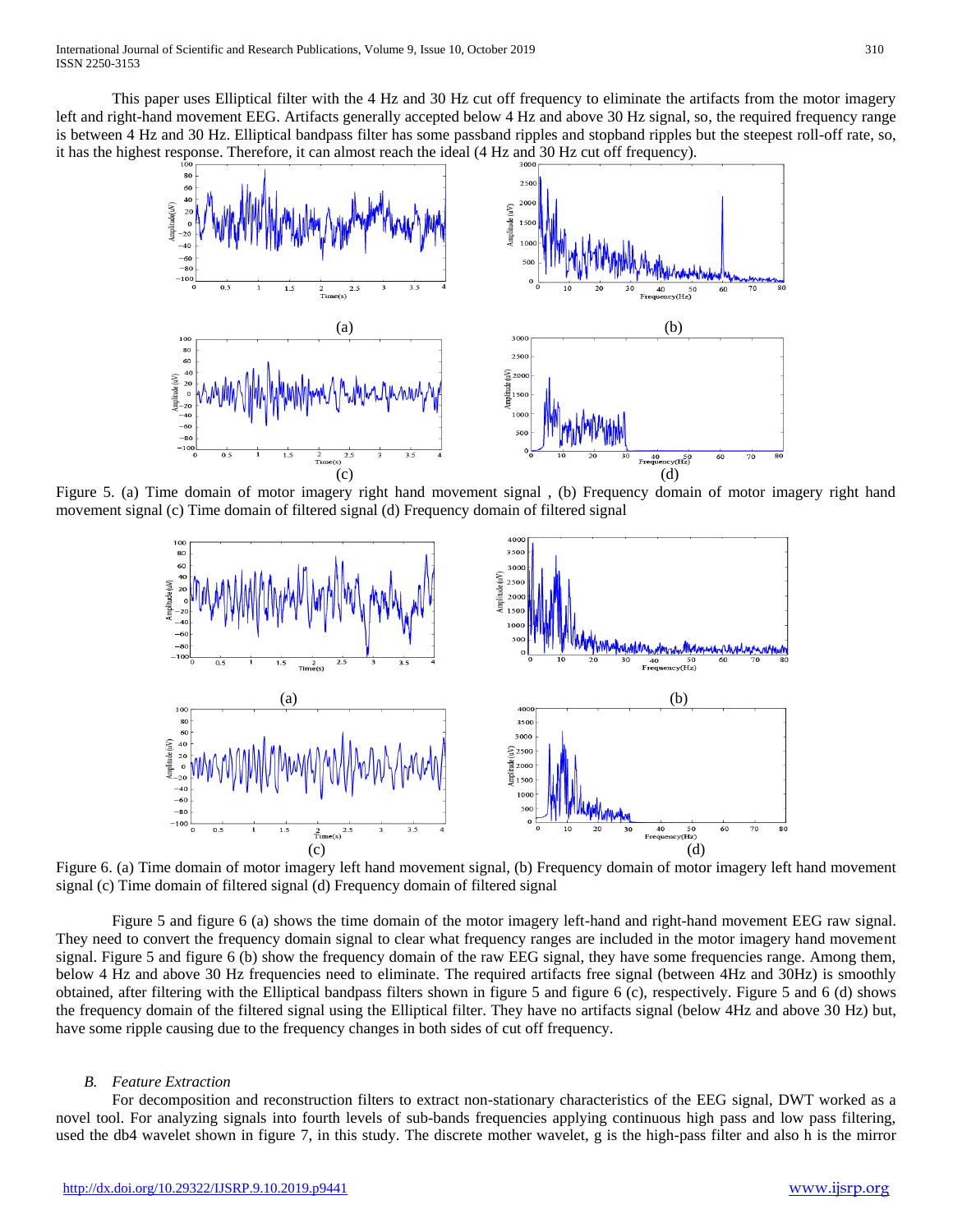version of the low-pass filter. DWT decomposes a provided signal into increasingly more accurate detail depending on two sets of fundamental roles, the wavelets and the scaling functions of a signal S (t) as follows:

Where, 
$$
\varphi(t)
$$
 and  $\psi(t)$ .  
 
$$
S(t) = \sum_{k} 2^{j_{0/2}} a_{j0}(k) \varphi(2^{j_{0}t} - k) + \sum_{k} 2^{j/2} d_{j}(k) \psi(2^{j}t - k)
$$
 (1)



Figure 7. Decomposition of the signal in four levels



Figure 9. Decomposition of motor imagery left- hand movement signal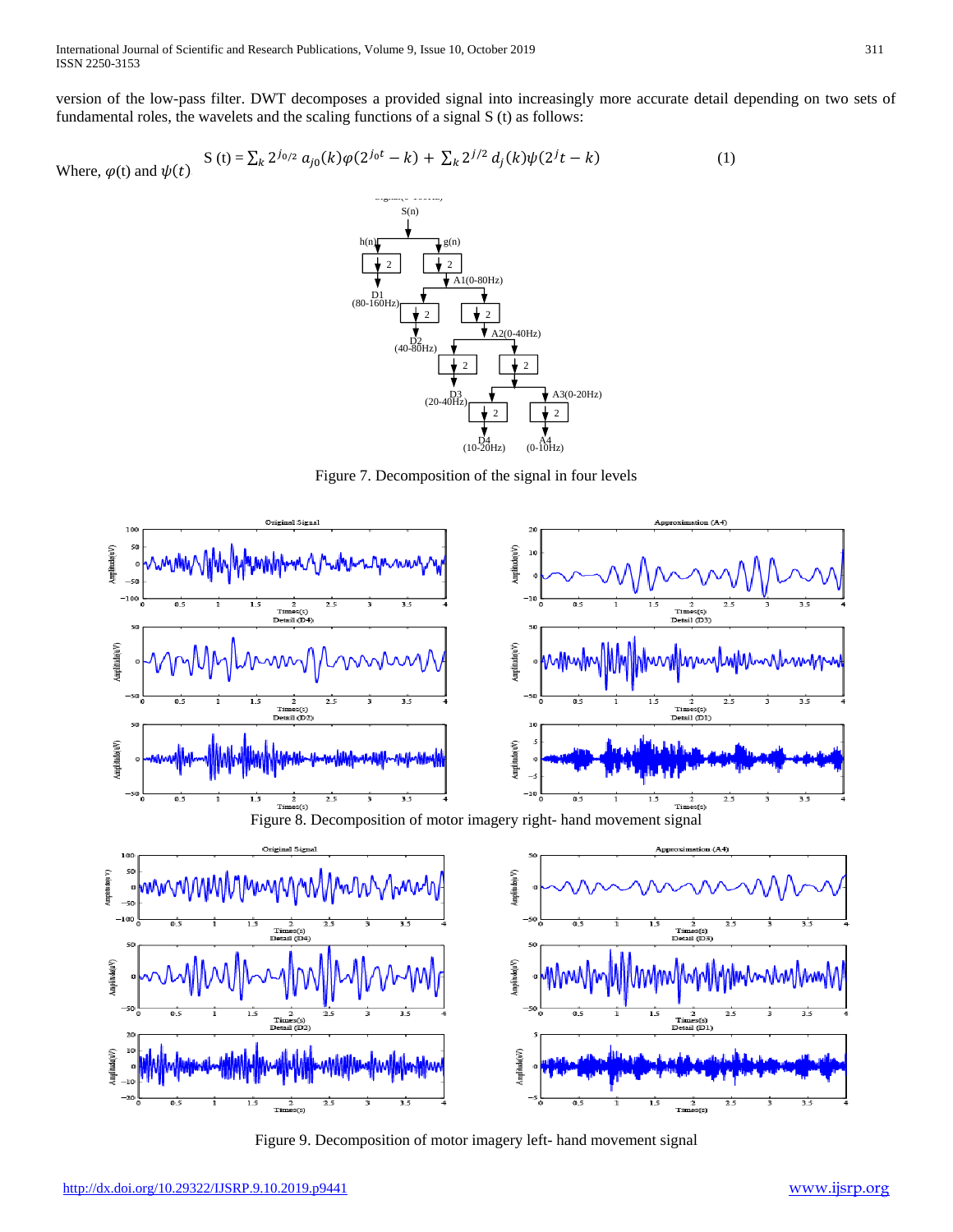First-level of approximation, A1 and detail, D1 is called the sampled output signals from the first filters of the original signal. Approximations and details are the high-scale, low-frequency components and the low-scale, high-frequency components of the signal respectively. The two filters are related to each other and they are defined as a quadrature mirror filter. Approximation and detail coefficients of the subsequent level can estimate by using the approximation coefficient of the earlier level. The required decomposition level depends on the commanding frequency components of the signals. After decomposition significant, fivefeatures are collected to make a feature vector for further processing to classify the imagery left hand and right-hand movement. Figure 8 and 9 are showed fourth level decomposition results of motor imagery right and left movement. After decomposition with the fourth level of DWT, the decomposed signal, D4 of the two hand movement signals are used for classification.

## *C. Classification*

In this paper, five features collected after the fourth level decomposition of DWT such as average power, mean, standard deviation, variances, and range. Among them, only average power feature used for classification shown in equation 2. 100 trained data (population) and 25 test data (sample) of average power features are respectively used for right and left-hand movement classification. The classification used in this research is test statistics of statistical analysis called t-distribution. It is also known as ''student's t-test ''. It can use below 30 data samples. So, the t-distribution test statistic is used for this work. The following procedure is used to classify motor imagery hand movement by using statistical analysis:

- 1. Checking the sample (test) data are normal distribution or not.
- 2. From the problem context, identify the parameter of interest.
- 3. Choose a significance level,  $\alpha$
- 4. Determine an appropriate test statistic.
- 5. State the rejection region for the test statistic.
- 6. Compute any necessary sample statistic, substitute these into the equation for the test statistic, and compute that value.
- 7. Hypothesis testing and decision making.

Figure 10 shows the normal distribution checking of the test data with normal probability plot. All the data located at the straight line approximately. Therefore, these test data can use for the study. The plotting position is calculated by using equation 3.Table 1 shows the calculation results for t-distribution. The value of T is calculated by the following equation 4 and also critical region value, *t 0.05,24* is taken from the table IV of [8]. According to the results, the value of t-distribution for motor imagery right and left –hand movement is less than t *0.05,24* value of the critical region, so, the mean value of test data is located in the acceptance region. Figure 11 shows the acceptance region and critical region. This means that the mean value of test data are approximately equal the mean value of the trained data with the significance level  $(\alpha)$ ,0.05(5%) and also 95% confidence,95% accuracy.

$$
AP = \frac{1}{L} \sum_{j=0}^{L} /X_j / \binom{2}{j}
$$
 (2)

Plotting Position= $\frac{m-0.5}{n}$ 

$$
t = \frac{\overline{x - \mu}}{S/\sqrt{n}}\tag{4}
$$

(3)

 $\bar{x}$  = sample (test) data mean,  $\mu$  = population (trained) data mean,  $S$  = Standard deviation of sample (test) data,

 $t = t$ -distribution,

Where,  $AP = Average power$ ,  $Xj = Signal$ ,  $m = seniority$  of the data,  $n = number$  of sample (test data),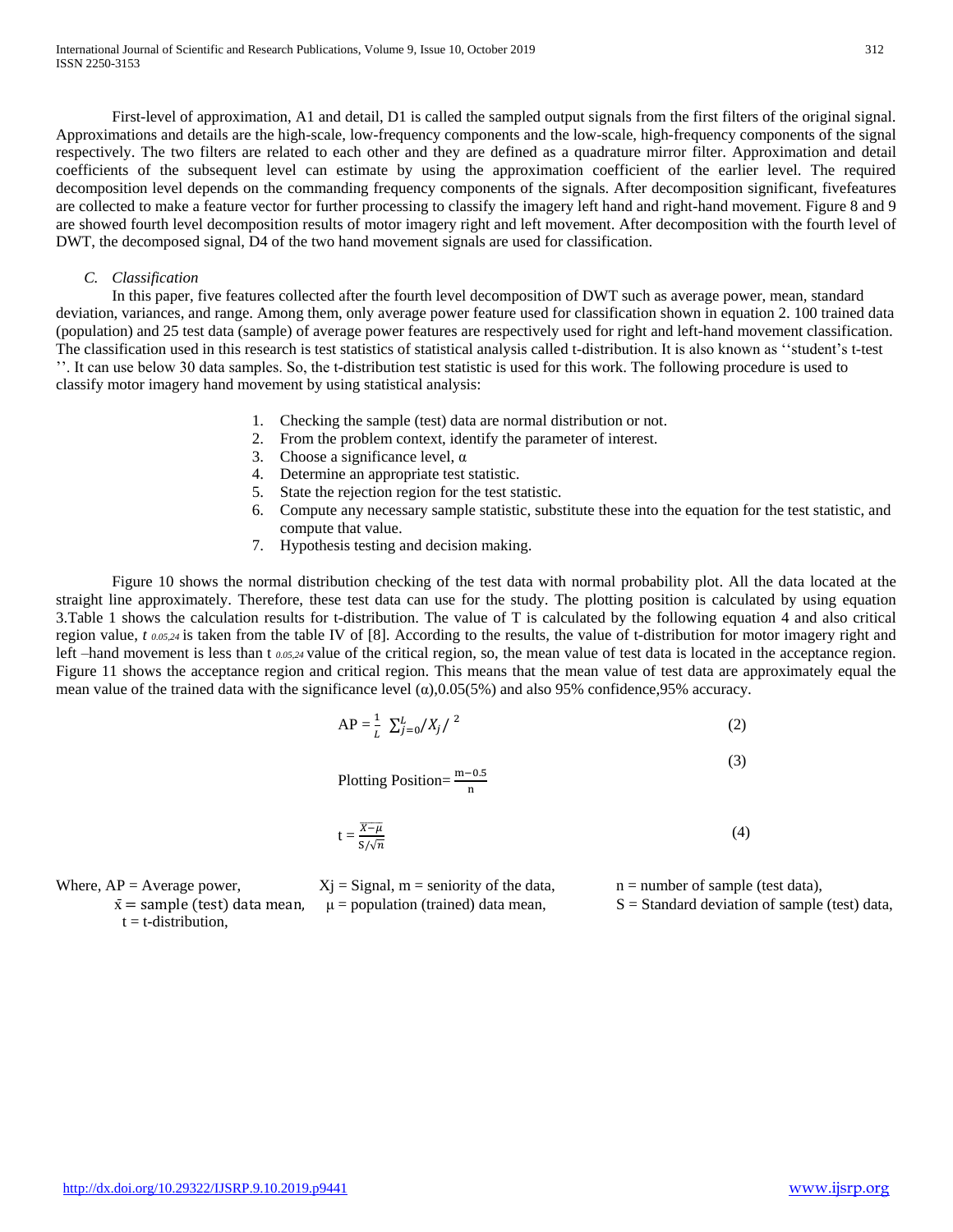

|                             | MI Right Hand<br>Moment |      | MI Left Hand<br>Moment |      |
|-----------------------------|-------------------------|------|------------------------|------|
|                             | Trained                 | Test | Trained                | Test |
| Sample<br><b>Statistics</b> | mean                    | mean | mean                   | mean |
| μ                           | 43.6                    |      | 30.1                   |      |
| $\bar{x}$                   |                         | 43.7 |                        | 30.5 |
| σ                           | 10                      |      | 6.8                    |      |
| S                           |                         | 10.1 |                        | 6.7  |
| $t_{0.05, 24}$              | 2.79                    |      | 2.79                   |      |
| t                           | 0.04                    |      | 0.27                   |      |
|                             |                         |      |                        |      |

Figure 10. Normal Probability Plot of (a) the test data of motor imagery right-hand movement (b) the test data of motor imagery righthand movement

Table 1. Calculation Results



Figure 11. The acceptance region and critical region

## V. CONCLUSION

In this study, test statistics of statistical analysis called t-distribution is used as classifier, although the related works used machine learning techniques. It approved that statistical analysis can be used to classify two imagery hands movement with standard accuracy and also it has 95% classification accuracy. But, population and sample are assumed as trained and test data respectively, in this study.

## ACKNOWLEDGMENT

Special thanks are due to supervision of Dr. LaPyae Lynn and Dr. HninThidar Aye, Department of Mechatronic Engineering (Yangon Technological University) for his kindness and guidelines for this paper. The author really appreciates all the teachers from the Department of Mechatronic Engineering (Yangon Technological University) for their support, encouragement, motivation and invaluable guidance in preparation of this research. The authors would like to express their thanks to all who participated.